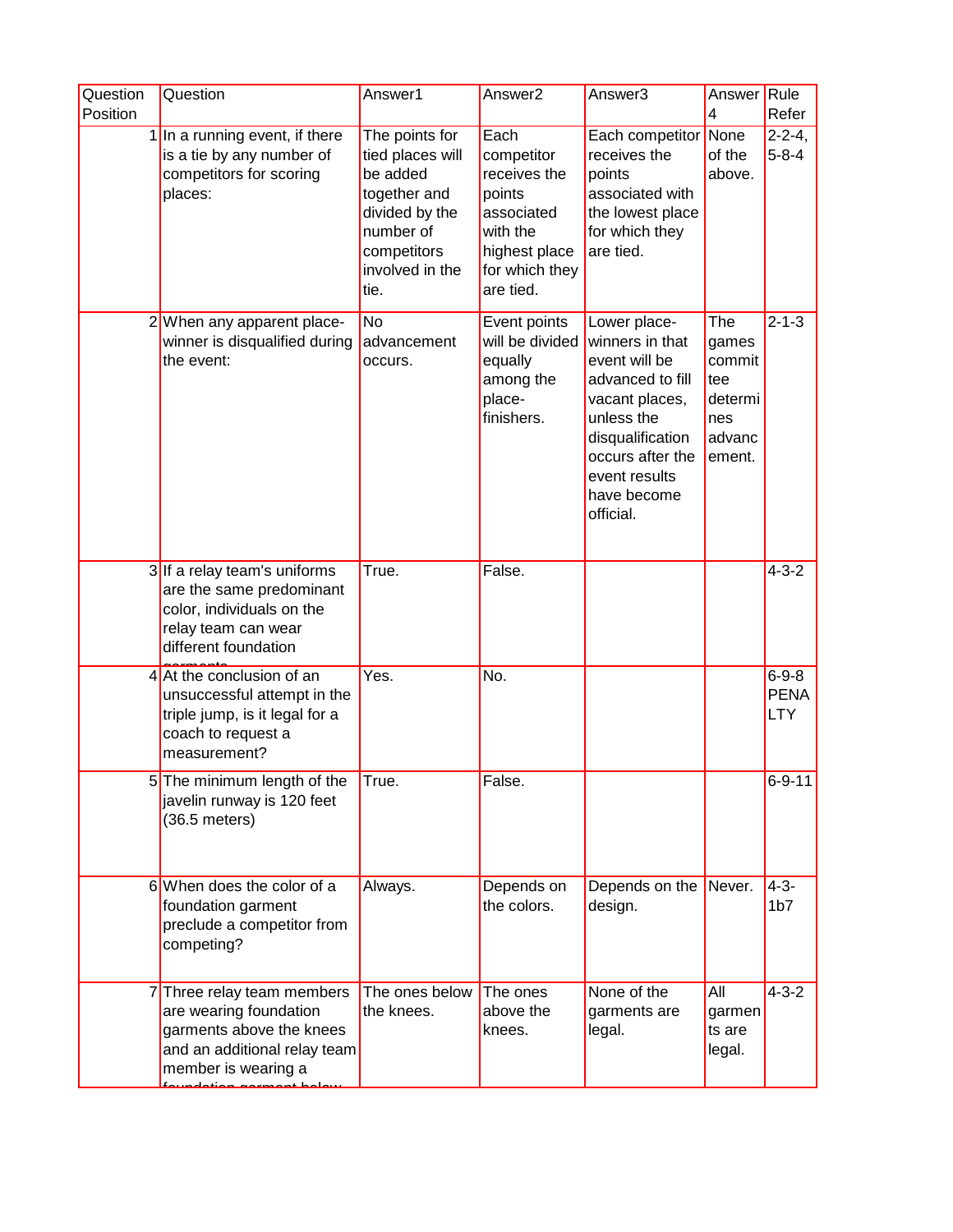| 8 The exchange zone is 30<br>meters for the 4x400-meter<br>relay.                                                                                | True.                                   | False.                                           |                                                                                                |                          | $5 - 10 - 6$<br><b>NOTE</b>              |
|--------------------------------------------------------------------------------------------------------------------------------------------------|-----------------------------------------|--------------------------------------------------|------------------------------------------------------------------------------------------------|--------------------------|------------------------------------------|
| 9A competitor can declare a<br>pass:                                                                                                             | Before the start<br>of the trial clock. | Any time.                                        | After being<br>called "Up" but<br>before starting<br>the purposeful<br>action of the<br>event. | Either<br>B or C.        | $6 - 1 - 6$ ,<br>$6 - 2 - 2a$            |
| 10 In the triple jump, the take-<br>off board recommended<br>distances are 32 feet for<br>boys and 24 feet for girls.                            | True.                                   | False.                                           |                                                                                                |                          | $6 - 10 -$<br>17                         |
| 11 In the discus,<br>measurements will be<br>recorded to the nearest<br>lesser inch or centimeter.                                               | True.                                   | False.                                           |                                                                                                |                          | $6 - 5 - 4$                              |
| 12 In the pole vault, an<br>unsuccessful attempt is<br>indicated on the scoresheet<br>by:                                                        | $^{\prime\prime}$ .                     | $\overline{X}$                                   | "O"                                                                                            | "F"                      | $6 - 8 - 1$                              |
| 13 The long jump/triple jump<br>landing pit should be a<br>minimum width of 9 feet,<br>and a minimum length of 23                                | True.                                   | False.                                           |                                                                                                |                          | $6 - 10 -$<br>17                         |
| 14 It is a foul in the javelin if the Makes a 360-<br>competitor:                                                                                | degree turn<br>before the<br>release.   | Does not<br>throw the<br>implement<br>within the | Exits the runway<br>before the<br>implement has<br>landed.                                     | Any of<br>the<br>above.  | $6 - 6 - 6$                              |
| 15 In any throwing event, tape<br>is only allowed on the palm<br>or fingers to cover an open                                                     | True.                                   | False.                                           |                                                                                                |                          | $6-4-1,$<br>$6 - 5 - 1$ ,<br>$6 - 6 - 1$ |
| 16 In the long jump with prior<br>notification to the event<br>judge, a competitor may<br>change which foul line or<br>takeoff board he/she uses | True.                                   | False.                                           |                                                                                                |                          | $6 - 10 -$<br>17<br><b>NOTE</b>          |
| 17 In the horizontal jumps,<br>markers may be placed:                                                                                            | On the runway.                          | In the landing<br>pit.                           | Either of the<br>above.                                                                        | None<br>of the<br>above. | $6 - 7 - 1$                              |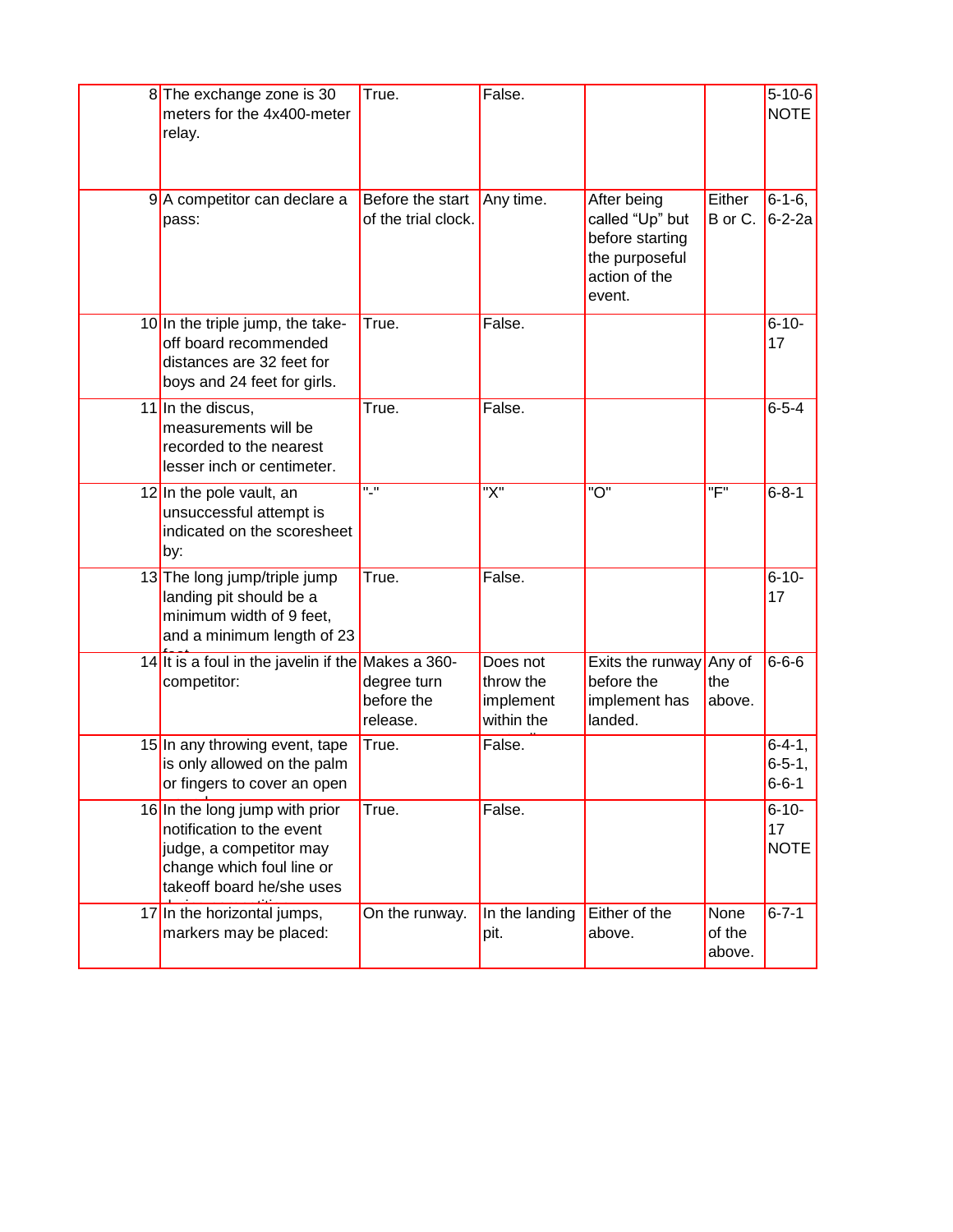| 18 At a coaches meeting prior<br>to the meet, the referee<br>shall address the following<br>with the coaches:                                                                                                     | All team<br>members are<br>expected to<br>exhibit good<br>sporting<br>conduct.                                                                | The head<br>coach shall<br>verify, verbally<br>or in writing,<br>that all of the<br>team's<br>competitors<br>are properly<br>equipped. | Any special<br>circumstances,<br>procedures and<br>information<br>pertaining to the<br>meet. | All of<br>the<br>above.                                                                    | $8-4-2,$<br>$8 - 6 - 1$      |
|-------------------------------------------------------------------------------------------------------------------------------------------------------------------------------------------------------------------|-----------------------------------------------------------------------------------------------------------------------------------------------|----------------------------------------------------------------------------------------------------------------------------------------|----------------------------------------------------------------------------------------------|--------------------------------------------------------------------------------------------|------------------------------|
| 19 While in the coaching box, a lpad.<br>coach may use which of the<br>following when consulting<br>with a competitor between<br>attempts, provided it does<br>not interfere with progress                        |                                                                                                                                               | Cell phone.                                                                                                                            | Smartphone<br>App for<br>performance<br>analysis.                                            | All are<br>permitt<br>ed.                                                                  | $3 - 2 - 8$                  |
| 20 The clerk of the course may<br>change lane assignments,<br>with the approval of the<br>referee, due to:                                                                                                        | Unusual<br>conditions<br>making the<br>original lanes or<br>the number of<br>qualifiers unfair<br>to any<br>competitor.                       | A lane<br>becoming,<br>because of<br>unusual<br>conditions, a<br>handicap to<br>the<br>competitor.                                     | Conditions<br>making the<br>original lanes<br>unfair to any<br>competitor.                   | All of<br>the<br>above.                                                                    | $3 - 7 - 3$ ,<br>$3 - 7 - 4$ |
| 21 Each competitor must wear<br>a uniform either approved<br>by the school or issued by<br>the school.                                                                                                            | True.                                                                                                                                         | False.                                                                                                                                 |                                                                                              |                                                                                            | $4 - 3 - 1$                  |
| 22 In relays, each team<br>member shall wear<br>uniforms clearly indicating,<br>through predominant color,<br>school logo and color<br>combination of all outer<br>garments worn as a<br>uniform that members are | True.                                                                                                                                         | False.                                                                                                                                 |                                                                                              |                                                                                            | $4 - 3 - 2a$                 |
| 23 When a race is run in lanes.<br>competitors are expected to<br>run the entire race in their<br>assigned lanes. A runner<br>who is running the curve<br>may be disqualified if the<br>runner:                   | Steps on or over Runs in an<br>the inside lane<br>or curb for three<br>or more<br>consecutive<br>steps with either<br>foot or both feet. on a | adjacent lane<br>and interferes<br>with another<br>competitor<br>while running<br>straightaway.                                        | Does not finish<br>the race in the<br>assigned lane.                                         | All of<br>the<br>above.                                                                    | $5 - 12 - 1$                 |
| 24 In the absence of a curb, if<br>cones are used, they should<br>be placed:                                                                                                                                      | On the line, up<br>to the edge of<br>Lane 1 and<br>spaced 1.5<br>meters apart<br>around the<br>curve.                                         | Completely<br>covering the<br>line.                                                                                                    | Just touching<br>the outside of<br>the line, 1.5<br>meters apart on<br>the curve.            | Approxi <sup>5-1-3</sup><br>mately<br>20<br>centim<br>eters<br>inside<br>of the<br>lino or |                              |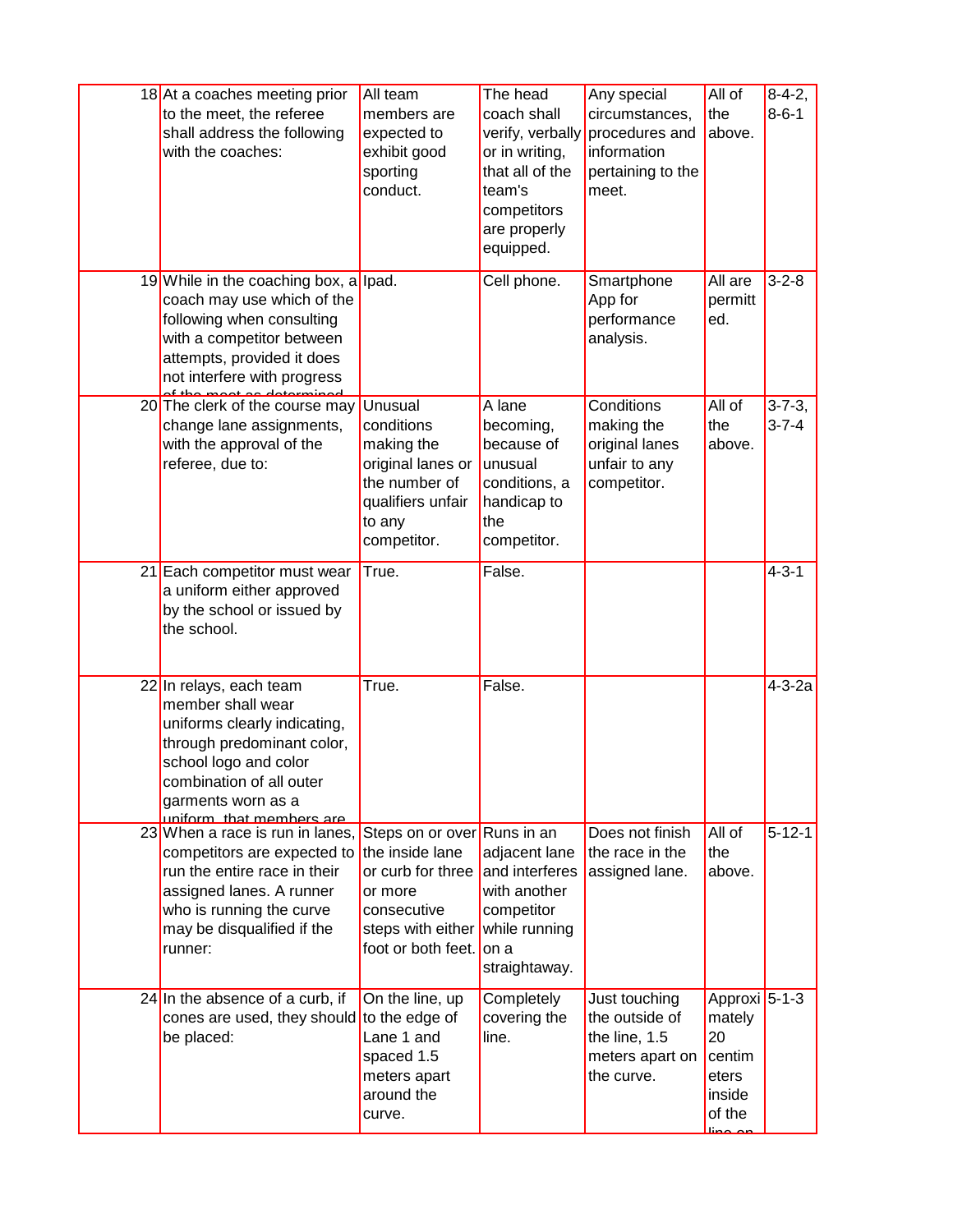| 25 For races run entirely in<br>lanes, where should the top-<br>seeded contestants or<br>qualifiers be assigned?                                                                      | Lanes 3 and 6.                                                                                                                                   | Lanes 1 and<br>2.                                                                                                                                                                           | The middle or<br>preferred lanes<br>as determined<br>by games<br>committee.                                                                                                        | Lanes<br>7 and<br>8.                                                                                                                        | $5 - 6 - 6$                  |
|---------------------------------------------------------------------------------------------------------------------------------------------------------------------------------------|--------------------------------------------------------------------------------------------------------------------------------------------------|---------------------------------------------------------------------------------------------------------------------------------------------------------------------------------------------|------------------------------------------------------------------------------------------------------------------------------------------------------------------------------------|---------------------------------------------------------------------------------------------------------------------------------------------|------------------------------|
| 26 During a throw, a discus hits True.<br>the cage. The retriever<br>notes that a gouge has<br>appeared in the rim of the<br>discus and reports this to<br>the event judge. The event |                                                                                                                                                  | False.                                                                                                                                                                                      |                                                                                                                                                                                    |                                                                                                                                             | $6 - 2 - 13$                 |
| 27 If a legal implement breaks<br>upon completion of a trial,<br>the head field event judge<br>shall:                                                                                 | Award a<br>replacement<br>trial.                                                                                                                 | Not award a<br>replacement<br>trial.                                                                                                                                                        | Record the<br>results of the<br>trial.                                                                                                                                             | Both B<br>and C,<br>provide<br>d the<br>trial                                                                                               | $6 - 2 -$<br>13 <sub>b</sub> |
| 28 In field events, warm-ups<br>shall not be allowed unless:                                                                                                                          | Supervised by<br>an event official<br>or contestant's<br>coach.                                                                                  | The venue<br>has been<br>declared open have checked<br>by the meet<br>director.                                                                                                             | All participating<br>contestants<br>into the event.                                                                                                                                | Both A<br>and B.                                                                                                                            | $6 - 2 - 6$                  |
| 29 When there is a tie in a<br>vertical jumping event, what<br>should be done first to<br>break the tie?                                                                              | The competitor<br>with the fewest<br>number of trials<br>for the height at<br>which the tie<br>occurred shall<br>be awarded the<br>higher place. | The<br>competitor<br>with the<br>fewest total<br>number of<br>unsuccessful<br>trials<br>competition,<br>up to and<br>including the<br>height last<br>cleared, is<br>declared the<br>winner. | The competitors<br>should make<br>one more<br>attempt at the<br>height at which<br>they failed, and<br>the competitor<br>throughout the who makes it is<br>declared the<br>winner. | The<br>compet<br>itors<br>should<br>make<br>one<br>attempt<br>at 1<br>inch for<br>the<br>high<br>jump<br>and 3<br>inches<br>for the<br>pole | $6 - 3 - 2b$                 |
| 30 In the javelin, the thrower<br>may leave the runway:                                                                                                                               | As soon as<br>desired.                                                                                                                           | After the<br>implement<br>has landed.                                                                                                                                                       | After release of<br>the javelin.                                                                                                                                                   | All of<br>the<br>above.                                                                                                                     | $6 - 6 - 6f$                 |
| 31 A competitor finishes a<br>cross country race when:                                                                                                                                | The arm and/or<br>hand of the<br>runner breaks<br>the plane of the<br>finish line when<br>using hand- or<br>image-based<br>timing system.        | A runner<br>slides feet first runner breaks<br>through the<br>finish line.                                                                                                                  | The head of the<br>the plane of the<br>finish line when<br>using hand- or<br>image-based<br>timing system.                                                                         | The<br>torso of<br>the<br>runner<br>breaks<br>the<br>plane<br>of the<br>finich                                                              | $8 - 3 - 2$                  |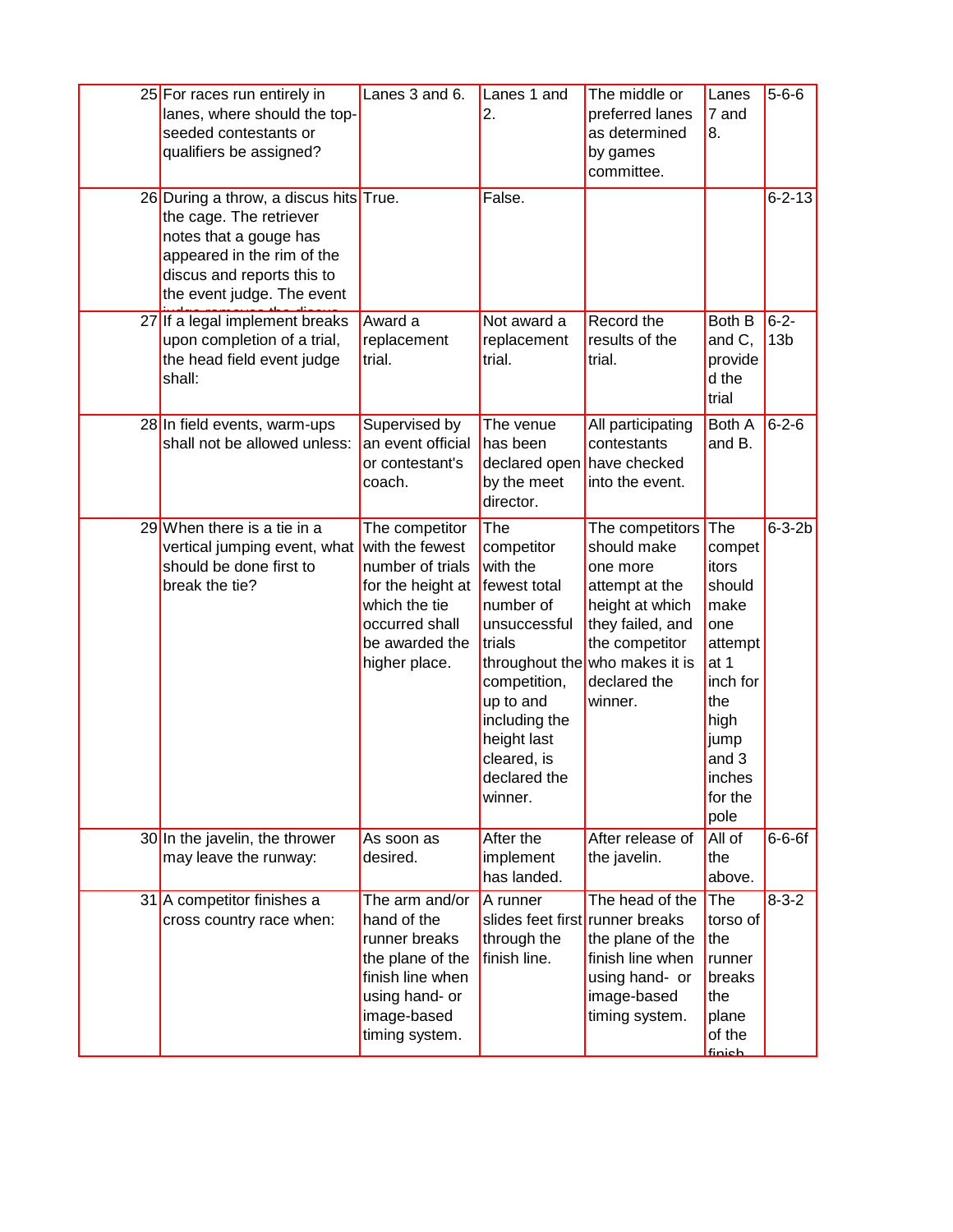| 32 The cross country course<br>shall be measured:                                                                                                          | Along a route in<br>the middle of<br>the boundary<br>line. | Along the<br>shortest<br>possible route<br>the runner<br>may take. | Along the<br>longest route<br>the runner may<br>take.                                  | Using<br>an<br>aerial<br>map.                    | $8 - 1 - 1$  |
|------------------------------------------------------------------------------------------------------------------------------------------------------------|------------------------------------------------------------|--------------------------------------------------------------------|----------------------------------------------------------------------------------------|--------------------------------------------------|--------------|
| 33 In the long jump, the runway 100 feet.<br>should have minimum<br>length of:                                                                             |                                                            | 75 feet.                                                           | 130 feet.                                                                              | 200<br>feet.                                     | $6 - 9 - 14$ |
| 34 Clerical and team scoring<br>errors can be corrected for<br>what time period?                                                                           | 24 hours.                                                  | 30 minutes.                                                        | One week.                                                                              | 48<br>hours,<br>or as<br>long as<br>the<br>games | $2 - 3 - 1$  |
| 35 Appeals regarding<br>misapplication of the rules<br>shall be filed within<br>after the<br>results have been                                             | 10 minutes.                                                | 30 minutes.                                                        | 1 hour.                                                                                | 24<br>hours.                                     | $2 - 3 - 3$  |
| 36 A meet director has the<br>ability to:                                                                                                                  | Supervise the<br>overall meet<br>operations.               | Handle<br>unsportsmanli<br>ke conduct.                             | Fulfill the<br>obligations of<br>the games<br>committee in<br>unique<br>circumstances. | All of<br>the<br>above.                          | $3 - 3 - 1$  |
| 37 The following situations are<br>not subject to protest:                                                                                                 | A judgment<br>decision by the<br>meet referee.             | A timer's<br>decision.                                             | If the start is fair<br>and legal.                                                     | All of<br>the<br>above.                          | $3 - 5 - 4$  |
| 38 The head starter shall<br>inspect the starting blocks<br>used for running events.                                                                       | True.                                                      | False.                                                             |                                                                                        |                                                  | $3 - 6 - 4$  |
| 39 A school-approved<br>sweatshirt is an acceptable<br>outer garment to compete<br>in.                                                                     | True.                                                      | False.                                                             |                                                                                        |                                                  | $4 - 3 - 1b$ |
| 40 Removing any part of the<br>team uniform, excluding<br>shoes, while in the area of<br>competition, as defined by<br>the games committee, is<br>illegal. | True.                                                      | False.                                                             |                                                                                        |                                                  | $4 - 3 - 3$  |
| 41 Unsporting conduct is<br>behavior that is unethical or<br>dishonorable. It includes,<br>but is not limited to:                                          | Direspectfully<br>addressing an<br>official.               | Any flagrant<br>behavior.                                          | Using profanity<br>directed toward<br>someone.                                         | All of<br>the<br>above.                          | $4 - 6 - 1$  |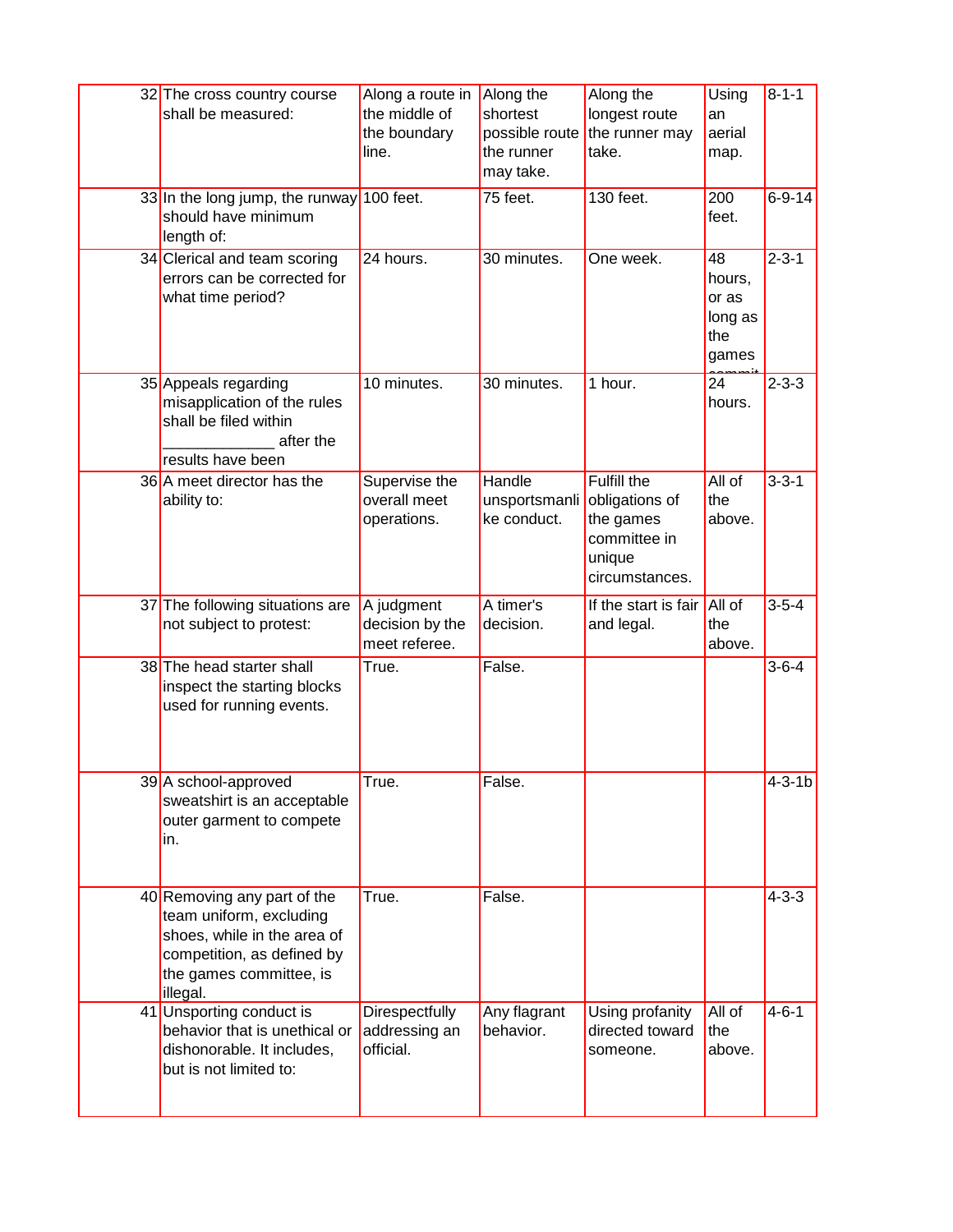| 42 A field event begins at a             | True.          | False.        |                 |                  | $4 - 7 - 2$  |
|------------------------------------------|----------------|---------------|-----------------|------------------|--------------|
| time designated by the                   |                |               |                 |                  |              |
| games committee and is                   |                |               |                 |                  |              |
| considered official and                  |                |               |                 |                  |              |
| concluded when the places                |                |               |                 |                  |              |
| have been determined and                 |                |               |                 |                  |              |
| 43 A lap is considered one               | True.          | False.        |                 |                  | $5 - 2 - 5$  |
| complete clockwise circuit               |                |               |                 |                  |              |
| of the track.                            |                |               |                 |                  |              |
|                                          |                |               |                 |                  |              |
|                                          |                |               |                 |                  |              |
|                                          |                |               |                 |                  |              |
| 44 <sup>A</sup> raised curb may mark the | True.          | False         |                 |                  | $5 - 3 - 6$  |
| inner curve of the track.                |                |               |                 |                  |              |
|                                          |                |               |                 |                  |              |
|                                          |                |               |                 |                  |              |
|                                          |                |               |                 |                  |              |
| 45 When a final race is run in           | True.          | False         |                 |                  | $5 - 5 - 7$  |
| sections, the slower runners             |                |               |                 |                  |              |
| or relay teams shall be                  |                |               |                 |                  |              |
| placed in the last section.              |                |               |                 |                  |              |
|                                          |                |               |                 |                  |              |
| 46 An injured competitor                 | The injured    | The assisting | <b>Both</b> are | Neither $4-6-5g$ |              |
| receives assistance from a               | competitor.    | competitor.   | disqualified.   | runner           |              |
|                                          |                |               |                 |                  |              |
|                                          |                |               |                 |                  |              |
| competitor from another                  |                |               |                 | is               |              |
| team and health-care                     |                |               |                 | disquali         |              |
| professionals are not readily            |                |               |                 | fied.            |              |
| available, and the assisting             |                |               |                 |                  |              |
| competitor gained no                     |                |               |                 |                  |              |
| advantage. Who is                        |                |               |                 |                  |              |
| 47 Who assigns seeded                    | Meet Director. | Games         | Starter.        | Jury of          | $5 - 6 - 4$  |
| contestants to preferred<br>lanes?       |                | Committee.    |                 | Appeal<br>s.     |              |
|                                          |                |               |                 |                  |              |
|                                          |                |               |                 |                  |              |
|                                          |                |               |                 |                  |              |
| 48 The incoming relay                    | True.          | False.        |                 |                  | $5 - 10 - 7$ |
| competitor must pass the                 |                |               |                 |                  |              |
| baton to his/her teammate                |                |               |                 |                  |              |
| within the exchange zone.                |                |               |                 |                  |              |
|                                          |                |               |                 |                  |              |
| 49 There are circumstances               | True.          | False.        |                 |                  | $5 - 10 - 7$ |
| where two runners can                    |                |               |                 |                  | <b>NOTE</b>  |
| simultaneously touch a relay             |                |               |                 |                  |              |
| baton outside of the                     |                |               |                 |                  |              |
| exchange zone.                           |                |               |                 |                  |              |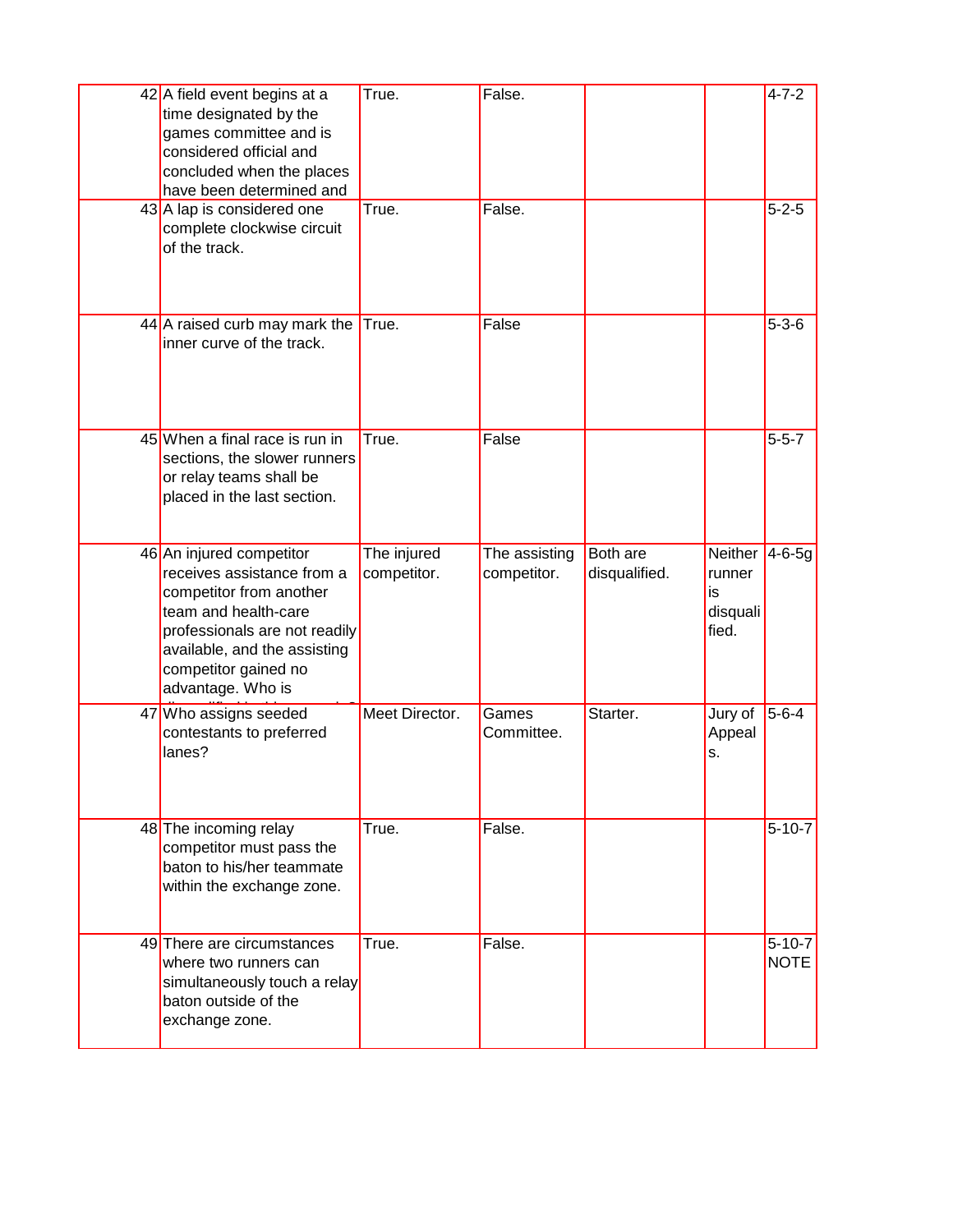| 50 The following would all<br>constitute a false start<br>except:                                                                                                 | Repeated use of Failure to<br>disconcerting<br>acts.                                    | place starting<br>blocks within<br>the respective<br>competitor's<br>lane.          | Complying with<br>the starter's<br>commands.                          | Failing<br>to<br>remain<br>motionl<br>ess<br>after<br>assumi<br>ng the<br>"set"<br>nosition | $5 - 7 - 4$  |
|-------------------------------------------------------------------------------------------------------------------------------------------------------------------|-----------------------------------------------------------------------------------------|-------------------------------------------------------------------------------------|-----------------------------------------------------------------------|---------------------------------------------------------------------------------------------|--------------|
| 51 What is the minimum<br>weight of a boys shot put?                                                                                                              | 12 pounds.                                                                              | 10 pounds.                                                                          | 8.818 pounds.                                                         | 15<br>pounds                                                                                | $6 - 10 - 2$ |
| 52 In a regional cross country<br>meet there was a two-way<br>tie for third place, with only<br>five competitors on each<br>team. How would the tie be<br>broken? | Both teams'<br>scores are<br>disregarded as<br>they had fewer<br>than seven<br>runners. | A modified<br>scoring<br>system may<br>be used if<br>state adopted. four finishers. | The tie shall be<br>resolved by<br>totaling the<br>score of the first | Compa<br>re the<br>second-<br>place<br>finisher<br>for                                      | $8 - 2 - 5$  |
| 53 Time limits for competitors<br>excused to compete in<br>another event shall be<br>determined by:                                                               | Referee.                                                                                | Games<br>committee.                                                                 | <b>Head field</b><br>judge.                                           | Athlete'<br>S<br>coach.                                                                     | $6 - 2 - 4$  |
| 54 When a single competitor<br>who has won the<br>competition remains in the<br>high jump or pole vault, the<br>allowed time for a trial shall<br>be:             | 1 minute.                                                                               | 3 minutes.                                                                          | 5 minutes.                                                            | $\overline{7}$<br>minute<br>s.                                                              | $6 - 2 - 2d$ |
| 55 Excused competitors are<br>permitted to attempt<br>successive trials in all field<br>events.                                                                   | True.                                                                                   | False.                                                                              |                                                                       |                                                                                             | $6 - 2 - 3$  |
| 56 In the vertical jumping<br>events, a competitor shall<br>be credited with his/her best<br>achievement excluding<br>performances made in the<br>jump-off.       | True.                                                                                   | False.                                                                              |                                                                       |                                                                                             | $6 - 3 - 3$  |
| 57 After three consecutive<br>passes in the high jump, an<br>athlete is allowed one warm-<br>up jump with a bungee or<br>crossbar in place.                       | True.                                                                                   | False.                                                                              |                                                                       |                                                                                             | $6 - 8 - 7$  |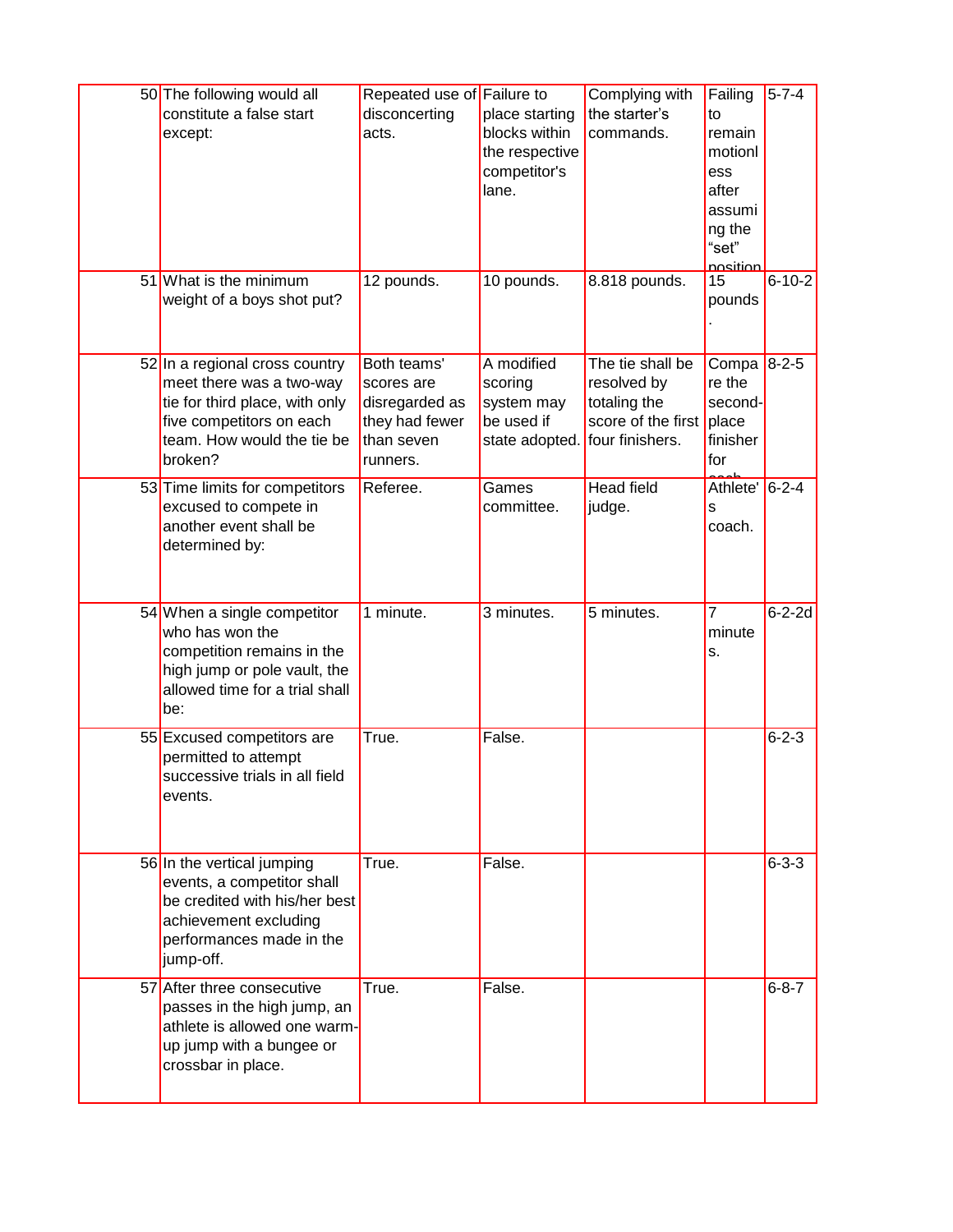| 58 It is illegal to run backwards Javelin.<br>or in the opposite direction<br>on the runway during warm-<br>ups in which of the following<br>events:  |                          | Long Jump.                   | Pole Vault.                 | All of<br>the<br>above.      | $6 - 2 - 6$      |
|-------------------------------------------------------------------------------------------------------------------------------------------------------|--------------------------|------------------------------|-----------------------------|------------------------------|------------------|
| 59 The competitor's weight in<br>the pole vault shall be<br>above the manufacturer's<br>pole rating.                                                  | True.                    | False.                       |                             |                              | $6 - 8 - 15$     |
| 60 The following is not<br>permitted in the pole vault:                                                                                               | Taping of the<br>wrists. | A forearm<br>cover.          | Gloves.                     | Chalk<br>or<br>adhesiv<br>е. | $6 - 8 - 22$     |
| 61 A competitor shall not be<br>allowed to use the pole of<br>another individual without<br>the consent of the<br>and approval by<br>the event judge. | Referee.                 | Coach.                       | <b>Head Field</b><br>Judge. | Owner<br>of the<br>pole.     | $6 - 8 - 24$     |
| 62 No person shall be allowed<br>to touch the vaulting pole<br>except the pole may be<br>caught by:                                                   | An assigned<br>official. | An assigned<br>pole catcher. | The competitor.             | All of<br>the<br>above.      | $6 - 8 - 25$     |
| 63 The suggested take-off<br>board distance in the long<br>jump for boys is 12 feet,<br>and for girls 10 feet.                                        | True.                    | False.                       |                             |                              | $6 - 10 -$<br>17 |
| 64 Which of the following are<br>considered Special Events<br>in a track and field meet?                                                              | Steeplechase.            | Race<br>Walking.             | Specialty<br>Relays.        | All of<br>the<br>above.      | $7 - 2 - 1$      |
| 65 If a runner falls due to<br>contact with another runner,<br>at what point should a cross<br>country race be recalled by<br>the starting device?    | 100 meters.              | 10 meters.                   | 50 meters.                  | 200<br>meters.               | $8 - 4 - 4$      |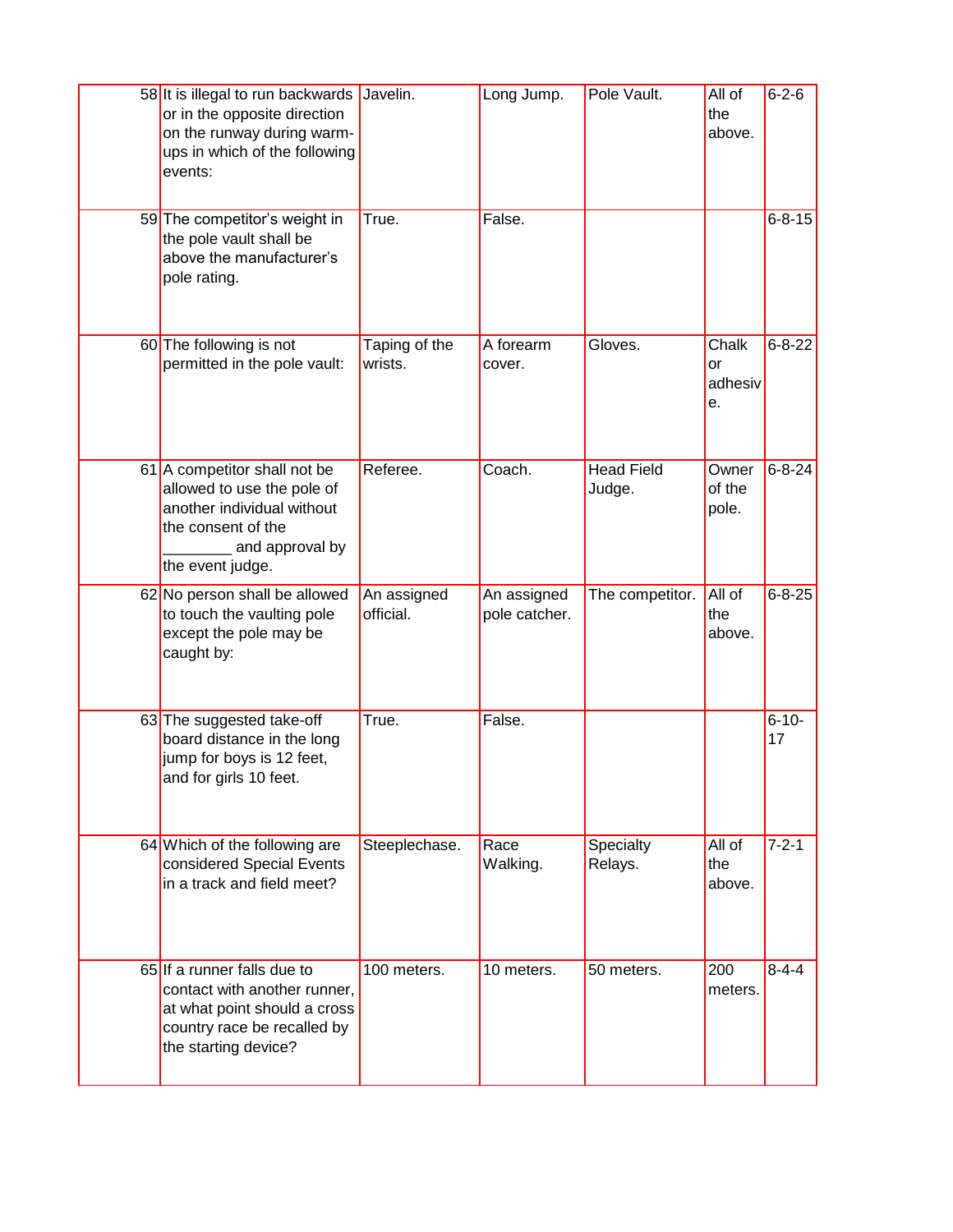| 66 A cross country course can<br>be marked by:<br>67 Two cross country runners<br>in the same race mistakenly<br>wear each other's assigned<br>contestant number. The<br>meet referee shall: | A natural<br>boundary line.<br>Warn the two<br>athletes<br>following the<br>race. | Signposts with A single wide<br>large<br>directional<br>arrows.<br>Eject the two<br>athletes for<br>unsporting<br>conduct. | line, marked<br>with a material<br>which is not<br>injurious to the<br>eyes or skin.<br>Alert all the<br>other officials of<br>the change in<br>contestant<br>number and<br>allow the<br>athletes to run<br>without penalty. | All of<br>the<br>above.<br>Disqual $8-3-3$<br>ify the<br>athletes | $8 - 1 - 1$<br>Penalt             |
|----------------------------------------------------------------------------------------------------------------------------------------------------------------------------------------------|-----------------------------------------------------------------------------------|----------------------------------------------------------------------------------------------------------------------------|------------------------------------------------------------------------------------------------------------------------------------------------------------------------------------------------------------------------------|-------------------------------------------------------------------|-----------------------------------|
| 68 The anemometer shall be<br>from the foul line in<br>the long jump and triple<br>jump.                                                                                                     | 10 meters.                                                                        | 15 meters.                                                                                                                 | 20 meters.                                                                                                                                                                                                                   | 30<br>meters.                                                     | $9 - 2 - 4$                       |
| 69 What constitutes a legal<br>relay handoff?                                                                                                                                                | The incoming<br>runner must be<br>in the exchange<br>zone.                        | The baton<br>must be<br>passed while<br>the baton is<br>within the<br>exchange                                             | The outgoing<br>runner must fully<br>be in the<br>exchange zone                                                                                                                                                              | <b>Both</b><br>runners<br>are in<br>the<br>exchan<br>ge           | $5 - 10 -$<br>$6, 5-$<br>$10 - 7$ |
| 70 There is a tie for first place<br>in the pole vault. Both<br>athletes have the same<br>number of missed attempts<br>at the final height cleared                                           | One more<br>attempt is taken<br>at the height at<br>which they<br>failed.         | The bar is<br>lowered by 3<br>inches until an taken at the<br>athlete clears<br>a height.                                  | Three more<br>attempts are<br>missed height.                                                                                                                                                                                 | The<br>athletes <sup>2,4a</sup><br>will<br>share<br>first         | $6 - 3 -$                         |
| 71 In the $4x100$ meter relay,<br>4x200 meter relay, and any<br>other relays with legs of 200<br>meters or less in lanes,<br>each exchange zone in<br>which the<br>competitor is running 200 | Every.                                                                            | First.                                                                                                                     | Outgoing.                                                                                                                                                                                                                    | Incomi<br>ng.                                                     | $5 - 10 - 6$<br><b>NOTE</b>       |
| 72 Electronic devices may:                                                                                                                                                                   | Be used in<br>unrestricted<br>areas.                                              | Not be used<br>to transmit to<br>a competitor<br>in a race or                                                              | Not be used to<br>review an<br>official's<br>decision.                                                                                                                                                                       | All of<br>the<br>above.                                           | $3 - 2 - 8$                       |
| 73 It is recommended that the<br>discus cage be constructed<br>of heavy nylon netting or<br>other material that will:                                                                        | Allow spectators <b>Protect the</b><br>to view the<br>competing<br>athlete.       | competitor<br>from the wind<br>or other<br>weather.                                                                        | Protect the other Absorb<br>competitors that the<br>are standing<br>against the<br>cage.                                                                                                                                     | energy<br>of the<br>discus<br>to avoid<br>bounce<br>علممط         | $6 - 9 - 10$                      |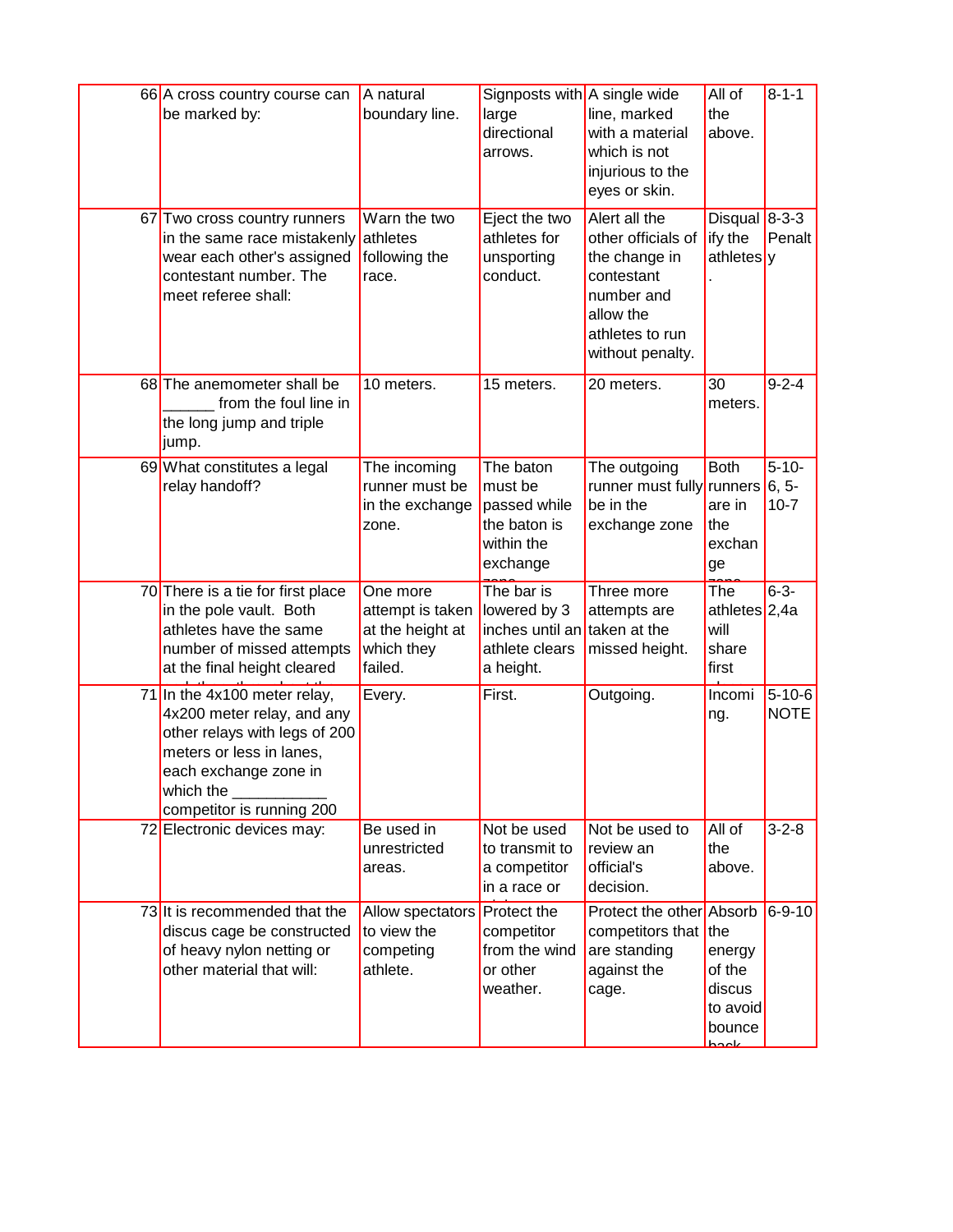| 74 Which of the following can a<br>competitor not do when the<br>baton inadvertently leaves a<br>runner's hand:                                                                                                                                                                        | The runner can<br>toss the baton to dropped<br>the outgoing<br>runner in order<br>to complete the<br>pass. | If the baton is<br>outside the<br>exchange<br>zone, either<br>competitor<br>can retrieve it.     | The outgoing<br>runner can keep<br>racing toward<br>the next runner<br>or finish line<br>without the<br>baton. | All of<br>the<br>above.                                                                         | $5 - 10 -$<br>$6, 5-$<br>$10 - 7$ |
|----------------------------------------------------------------------------------------------------------------------------------------------------------------------------------------------------------------------------------------------------------------------------------------|------------------------------------------------------------------------------------------------------------|--------------------------------------------------------------------------------------------------|----------------------------------------------------------------------------------------------------------------|-------------------------------------------------------------------------------------------------|-----------------------------------|
| 75 At the completion of the<br>shot put event, the event<br>judge has the same<br>distance recorded for two<br>throwers to the quarter-inch.<br>The tie is broken for place                                                                                                            | Flipping a coin.                                                                                           | Having each<br>thrower take<br>three<br>additional<br>throws and<br>using the best               | Comparing each Giving<br>thrower's<br>second-best<br>throw.                                                    | each<br>thrower<br>one<br>more<br>throw.                                                        | $6 - 3 -$<br>2a1                  |
| 76 The only time during<br>competition in the high jump<br>that the crossbar may be<br>lowered is:                                                                                                                                                                                     | If the competitor<br>left to go to<br>another event.                                                       | To determine<br>a first-place<br>winner when a attempt.<br>tie for that<br>place is<br>involved. | If the competitor<br>wanted a fourth                                                                           | If the<br>compet $2b(4a)$<br>itor was<br>injured.                                               | $6 - 3 -$                         |
| 77 A running event or heat is<br>considered to be official and<br>concluded when:                                                                                                                                                                                                      | The first<br>competitor<br>crosses the<br>finish line.                                                     | The last<br>competitor<br>crosses the<br>finish line.                                            | Places have<br>been<br>determined and<br>results have<br>been recorded<br>at the finish line.                  | The<br>next<br>running<br>event<br>begins.                                                      | $4 - 7 - 1$                       |
| 78 With both runners in the<br>exchange zone, the baton is penalty.<br>dropped and clearly rolls off<br>the track. The outgoing<br>runner steps off the track to<br>retrieve the baton without<br>inhibiting any other runner in<br>the race, the runner<br>immediately returns to the | Receives no                                                                                                |                                                                                                  | Is disqualified. Is penalized one Adds<br>place in the<br>standings of the<br>race.                            | four<br>second<br>s to its<br>mark at<br>the<br>comple<br>tion of<br>the                        | $5 - 10 - 7$                      |
| 79 When may corrections to<br>meet results involving a<br>contestant who has been<br>disqualified be made?                                                                                                                                                                             | Any time.                                                                                                  | Never.                                                                                           | Only within 48<br>hours.                                                                                       | 30<br>minute<br>s after<br>meet is                                                              | $2 - 3 - 2$                       |
| 80 An athlete may wear:                                                                                                                                                                                                                                                                | A uniform top<br>with multiple<br>manufacturers'<br>logos.                                                 | A uniform top<br>with a 4-inch-<br>square<br>trademark.                                          | A one-piece<br>uniform with<br>multiple logos.                                                                 | Unifor<br>m<br>bottom<br>s with a<br>manufa<br>cturer's<br>logo/tra<br>demark<br>/referen<br>۵۵ | $4 - 3 -$<br>1 <sub>b5</sub>      |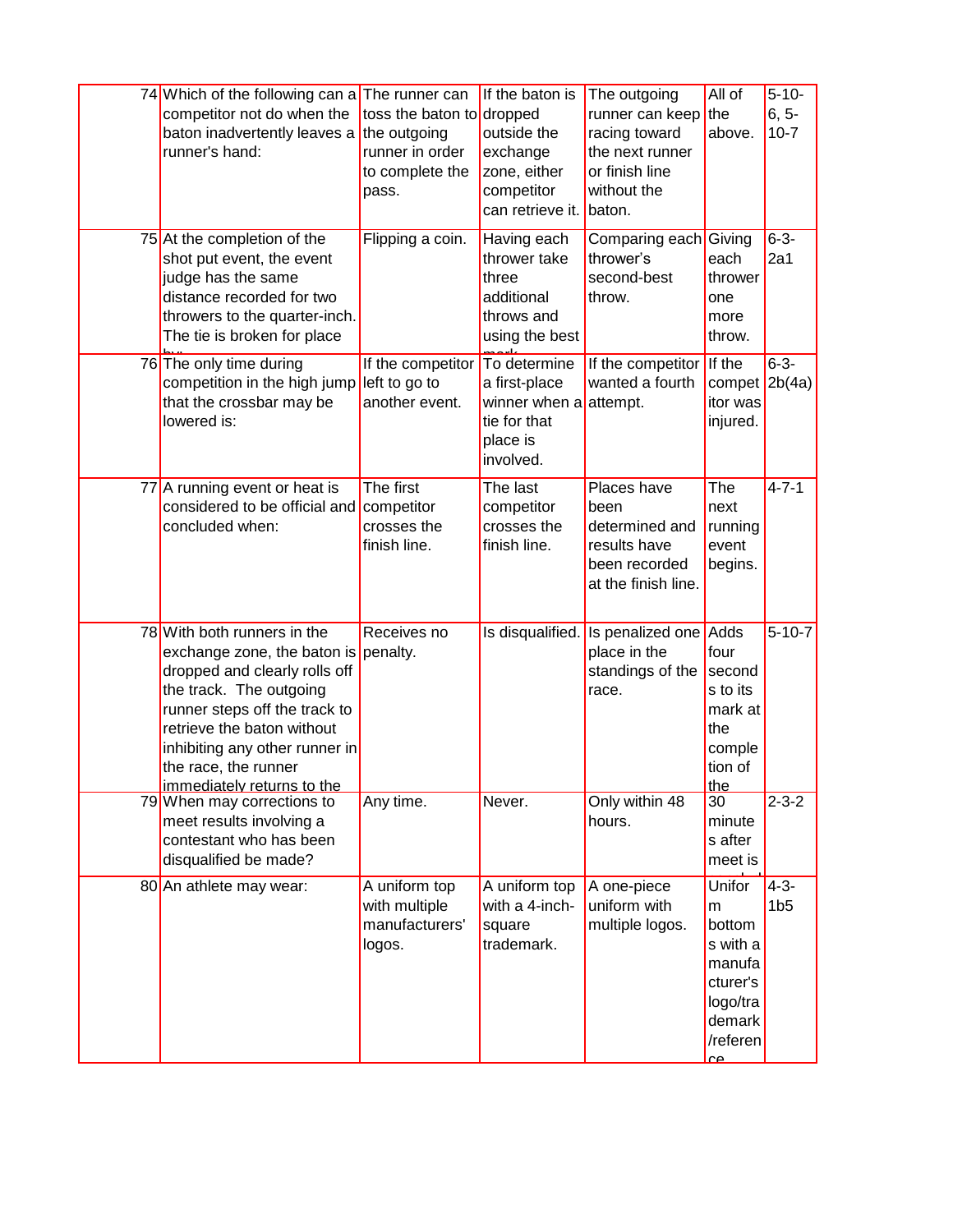| 81 How are event points<br>handled if the venue for<br>competition is deemed<br>unacceptable by the meet<br>referee?    | There are no<br>points awarded.                                                                             | Points are<br>divided<br>among all<br>teams.                                                 | Points are<br>divided among<br>the visitors, and<br>the host team<br>will receive no<br>points.                 | The<br>games<br>commit<br>tee<br>makes<br>the<br>determi | $2 - 1 - 4$        |
|-------------------------------------------------------------------------------------------------------------------------|-------------------------------------------------------------------------------------------------------------|----------------------------------------------------------------------------------------------|-----------------------------------------------------------------------------------------------------------------|----------------------------------------------------------|--------------------|
| 82 What is the minimum<br>number of appointed<br>officials who should be<br>involved in operating an                    | 2.                                                                                                          | 4.                                                                                           | 10.                                                                                                             | 3.                                                       | $3 - 8 - 1$        |
| 83 The maximum distance<br>allowed for a cross country<br>course is:                                                    | 6,000 meters.                                                                                               | 5,000 meters.                                                                                | $2,500$ meters.                                                                                                 | <b>There</b><br>is no<br>set<br>maxim                    | $8 - 1 - 1$        |
| 84 Runners in a cross country<br>race are placed on the<br>starting line prior to the race<br>by:                       | Starter.                                                                                                    | Course<br>umpire.                                                                            | Clerk of the<br>course.                                                                                         | Head<br>timer.                                           | $8 - 4 - 5$        |
| 85 In vertical jumping events,<br>the games committee may<br>assign competitors to:                                     | Flights of no<br>less than five for event in<br>preliminary<br>competition.                                 | Conduct the<br>continuing<br>flights where<br>five<br>competitors<br>constitute a<br>flight. | Flights of four<br>athletes.                                                                                    | A & B.                                                   | $6 - 8 - 2$        |
| 86 Head coverings worn for<br>religious reasons:                                                                        | Are not<br>considered hair<br>devices.                                                                      | Must not be<br>made of<br>abrasive, hard<br>or unyielding<br>materials.                      | Must be<br>secured to the<br>body and/or<br>uniform.                                                            | All of<br>the<br>above.                                  | $4 - 3 -$<br>1b(8) |
| 87 What considerations must<br>be met in order for a<br>perfomance to be<br>considered for National<br>Record purposes: | Meet must be<br>sanctioned by<br>the State<br>Association.                                                  | Must involve<br>at least 5 or<br>more schools.                                               | In an event<br>limited to high<br>school<br>contestants who<br>are representing<br>their respective<br>schools. | All of<br>the<br>above.                                  | $9 - 1 - 1$        |
| 88 Which is NOT a foul on a<br>competitor in the shot put?                                                              | After starting the Touches the<br>attempt,<br>touches any<br>surface outside<br>the circle during<br>a put. | top or end of<br>the stopboard<br>before leaving<br>the circle.                              | Enters to make<br>an attempt from<br>the front half of<br>the circle.                                           | After<br>steppin<br>g into<br>the<br>circle,<br>fails to | $6 - 4 - 3$        |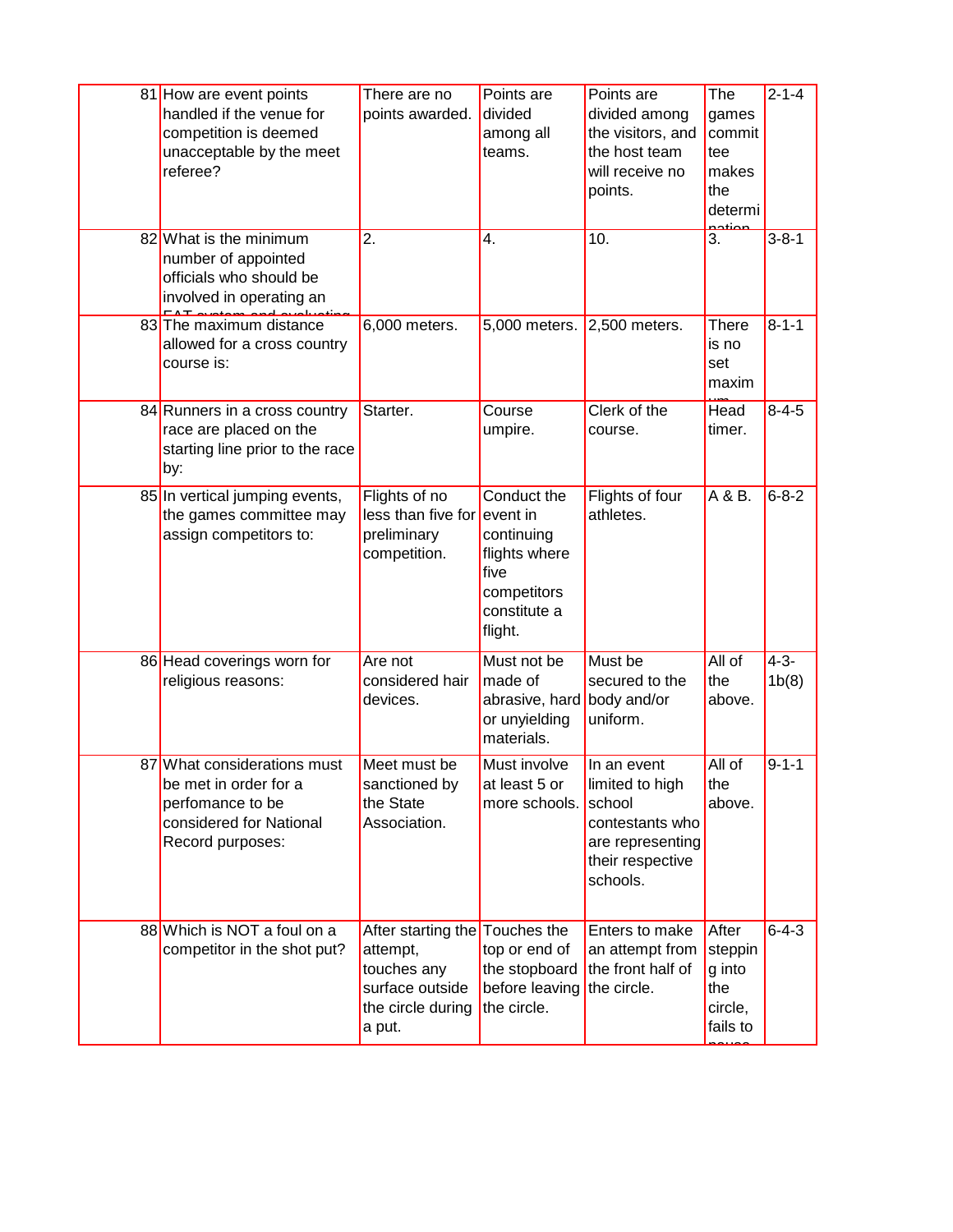| 89 Two competitors remain in<br>a high jump competition.<br>One of them requests to be<br>excused to another event.<br>The judge agrees to excuse<br>the athlete providing the<br>athlete takes two<br>successive trials at the<br>current height before<br>leaving. If the competitor      | Three minutes<br>for each<br>attempt.                                                                                  | One minute<br>for each<br>attempt.                                                         | Three minutes<br>to complete the<br>two attempts.                                                                                          | Five<br>minute<br>s.                                            | $6 - 2 - 2c$ |
|---------------------------------------------------------------------------------------------------------------------------------------------------------------------------------------------------------------------------------------------------------------------------------------------|------------------------------------------------------------------------------------------------------------------------|--------------------------------------------------------------------------------------------|--------------------------------------------------------------------------------------------------------------------------------------------|-----------------------------------------------------------------|--------------|
| 90 In a high jump competition<br>the bar is set at 5 feet, 10<br>inches. Competitor A has<br>been excused to go to<br>another event. The<br>designated time limit for<br>Competitor A's excusal has<br>expired and the bar must<br>now rise to the next height.<br>Competitor A has not had | Wait another<br>five minutes<br>before raising<br>the bar so that<br>Competitor A<br>can jump at 5<br>feet, 10 inches. | Record that<br>Competitor A<br>has passed at<br>5 feet, 10<br>inches and<br>raise the bar. | Because of<br>Competitor A's<br>absence, record<br>that Competitor<br>A has one miss<br>at 5 feet, 10<br>inches and raise ure.<br>the bar. | None<br>of the<br>above<br>are<br>correct<br>proced             | $6 - 2 - 3b$ |
| 91 In a dual meet pole vault<br>event, the order of finish is:<br>First Place - Team A,<br>Second Place - Tie among<br>two members of Team A<br>and two members of Team<br>B, Third Place - Team B.                                                                                         | Team A gets<br>seven points<br>and Team B<br>gets two points.                                                          | Team A gets<br>6.5 points and<br>Team B gets<br>2.5 points.                                | Team A gets<br>eight points and<br>Team B gets<br>one point.                                                                               | Team<br>A gets<br>7.5<br>points<br>and<br>Team<br><b>B</b> gets | $2 - 1 - 2$  |
| 92 A competitor may hold the<br>javelin at the end of the cord forefinger.<br>grip even though one or<br>more fingers and thumb<br>touch the javelin shaft. In<br>arinning the isvelin s                                                                                                    | The thumb and                                                                                                          | Thumb,<br>forefinger and<br>middle finger.                                                 | Forefinger and<br>middle finger.                                                                                                           | All of<br>the<br>above.                                         | $6 - 6 - 3$  |
| 93 <sup>A</sup> competitor puts the shot<br>and it lands on the sector<br>line. The official:                                                                                                                                                                                               | Declares it a<br>legal throw and<br>measures the<br>put.                                                               | Declares the<br>throw a foul.                                                              |                                                                                                                                            |                                                                 | $6 - 9 - 2$  |
| 94 In cross country, the use of<br>a chute:                                                                                                                                                                                                                                                 | Is not<br>recommended.                                                                                                 | Is<br>at all meets if<br>it will aid in<br>meet<br>administration $ p $ system for         | Is<br>recommended recommended<br>at meets that do<br>not use a<br>transponder/chi<br>order of finish.                                      | Both B<br>and C.                                                | $8 - 3 - 5$  |